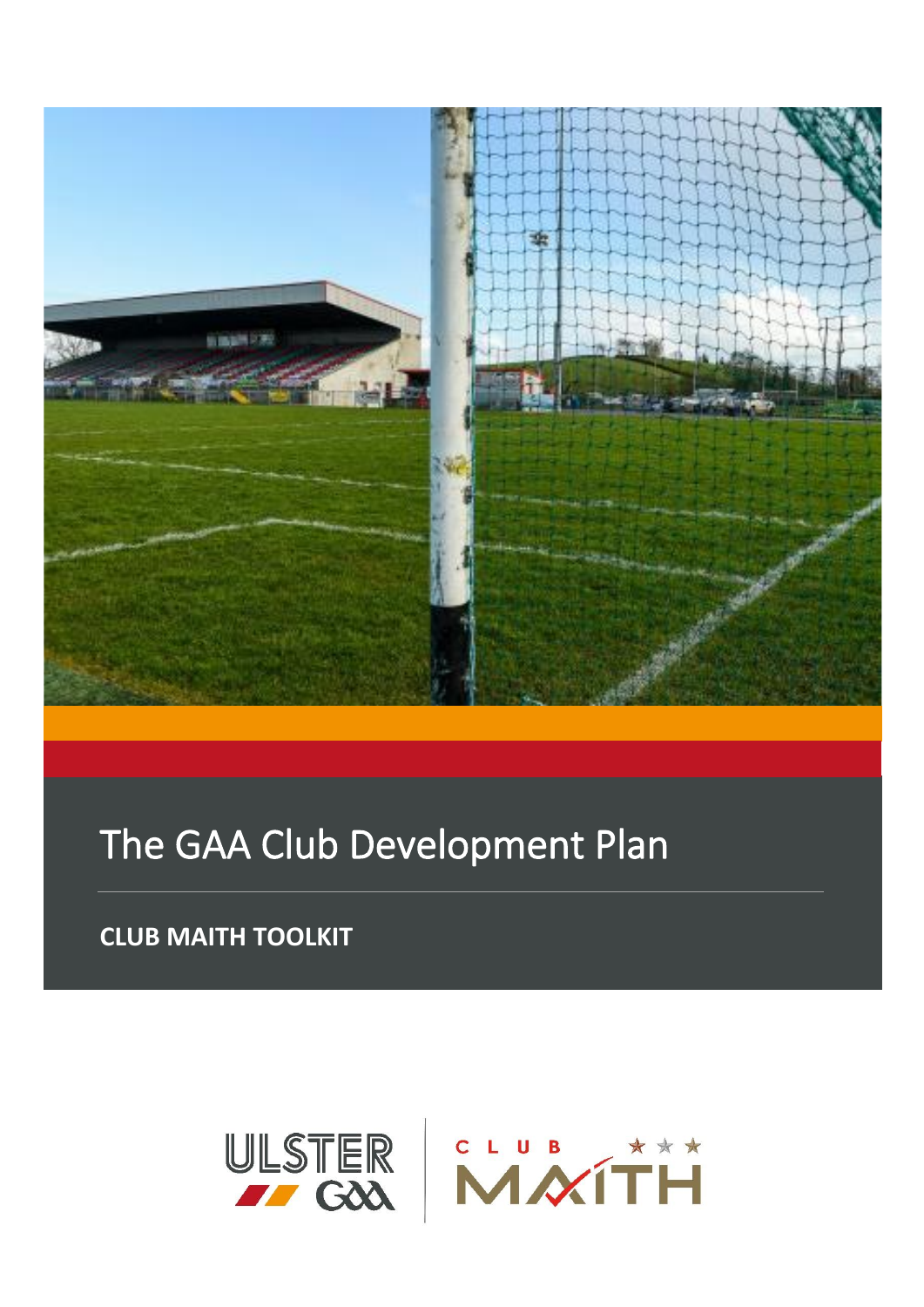# INTRODUCTION

All Clubs should have a Club development plan that is reviewed on an annual basis. The advantage of having a plan is that the Club is actively planning ahead for its future and all the members can see the direction that the Club is taking. Developing a Club Plan also helps focus the Club in terms of how the unit is structured and organised.

Planning ahead has never been more important. Many Clubs have witnessed the population of their catchment area increase dramatically in recent years while others have experienced a decline in their local population base. In order to cater for this change and other changes in society, Clubs need to put a development plan in place.

The GAA has developed a Club Planning Programme, which is designed to assist Clubs in the development of their plan.

# WHAT IS A CLUB PLAN?

A Club development plan is a simple document which outlines the following:

- Where are we now?
- Where do we want to go?
- How will we get there?
- How will we measure progress?

It is developed when Club officers and members undertake an analysis and examination of all Club activity. They then decide on actions for their Club and outline how these actions can be achieved.

A GOOD CLUB DEVELOPMENT PLAN WILL:

- Reflect the views of the Club Membership and wider Community.
- Identify the key issues that face us.
- Give us a clear and agreed sense of direction.
- Provide a framework within which we can allocate resources: human, financial and other.
- Allow us to check on progress as time moves on.

A good Club Development Plan need not be a long document; many will be no more than 10 pages and will incorporate all areas of Club business.

#### PLANNING CAN HELP YOUR CLUB TO:

- Look objectively and honestly at the current position of the Club
- Clarify its purpose and status in the community
- Determine priorities for improvement and cope with changes
- Agree the best method of delivery
- Monitor progress

Club planning is best achieved by thorough review and honest assessment by Club Officers and Members.

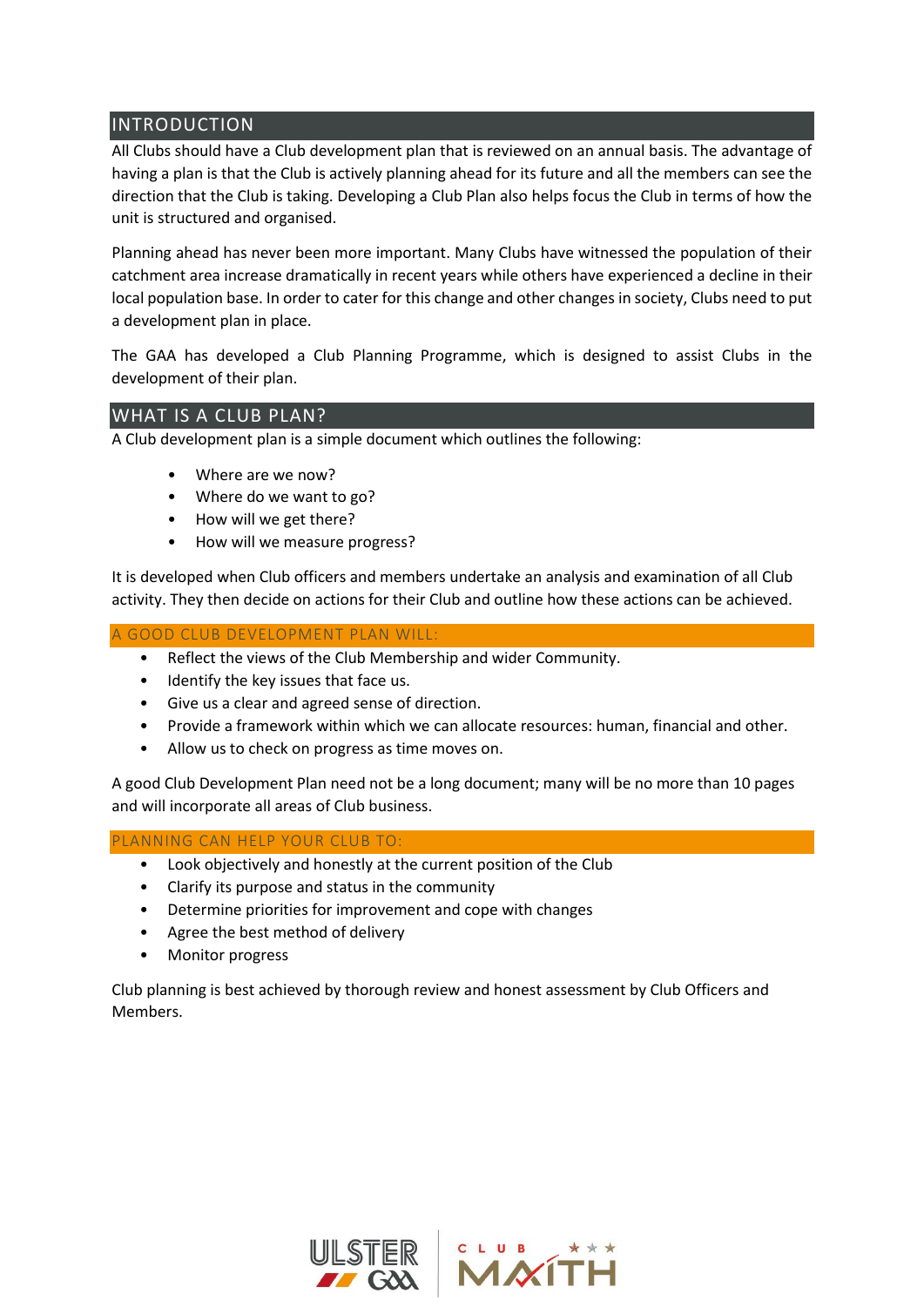# GAA CLUB PLANNING PROGRAMME

The GAA Club Planning Programme is being rolled-out in Ulster through the Provincial Council in conjunction with County Development Officers. This programme supports clubs through the process of creating their Club Development Plan. Trained "Club Planners" will work with a Club's Club Plan Steering Committee and Focus Groups through-out the process and will have a pivotal role in facilitating the Planning Workshop.

# PROCESS TO DEVELOP A CLUB PLAN

- 1. The Club contacts their County Development Officer informing them of their wish to undertake the Club Planning Programme.
- 2. The County Development Officer submits the Clubs expression of interest form to both the Provincial and National Coordinator.
- 3. The National and Provincial Coordinators assign the facilitator(s) to the Club.
- 4. The facilitator then initiates first contact with the Club to arrange a meeting with the Club executive. Arrangements will be made for the workshop.
- 5. The Club will appoint a Club Planning steering committee prior to the workshop.
- 6. Club members and the wider community are notified of the time, date and venue of the Club Planning Workshop.
- 7. The Facilitator will meet with the Club Planning Steering Committee about 30 minutes before the start of the workshop to go through the process and ensure smooth running of the night.
- 8. The workshop is delivered and the feedback is provided to the focus group leaders.
- 9. The focus group leaders will compile this feedback and recommendations to come up with a draft plan. This draft can be consulted further with officers / members in the Club as they see fit as well as providing updates to the Club Executive Committee on progress.
- 10. The final draft is sent to the Club Executive Committee for approval.

# **Important to remember that the facilitator is not present to tell the Club how it should go about its business, but is there to facilitate those present to air their views in a constructive and positive manner.**

# CONSULTING WITH THE COMMUNITY

A strong GAA Club keeps in touch with its community by regularly asking its club membership and wider community for their views.

By consulting with the wider community, the GAA Club will:

- Be in a better position to deliver the activities that local people want and in a way that they want
- Get new ideas, expertise and volunteers into the Club
- Make local people more aware of the GAA and the Club
- Improve local support for what the Club is doing
- Prove to others a "need" for proposed projects

The Club Planning process will utilise a number of community consultation methods such as surveys, focus groups, workshops. However, the Club Planning Workshop is key, where all members and the wider community are invited to attend and share their views on the future of the Club. It is important to encourage as many members as possible to participate. The Club Secretary should inform all members of this workshop, stressing the importance of the evening, the benefits to the

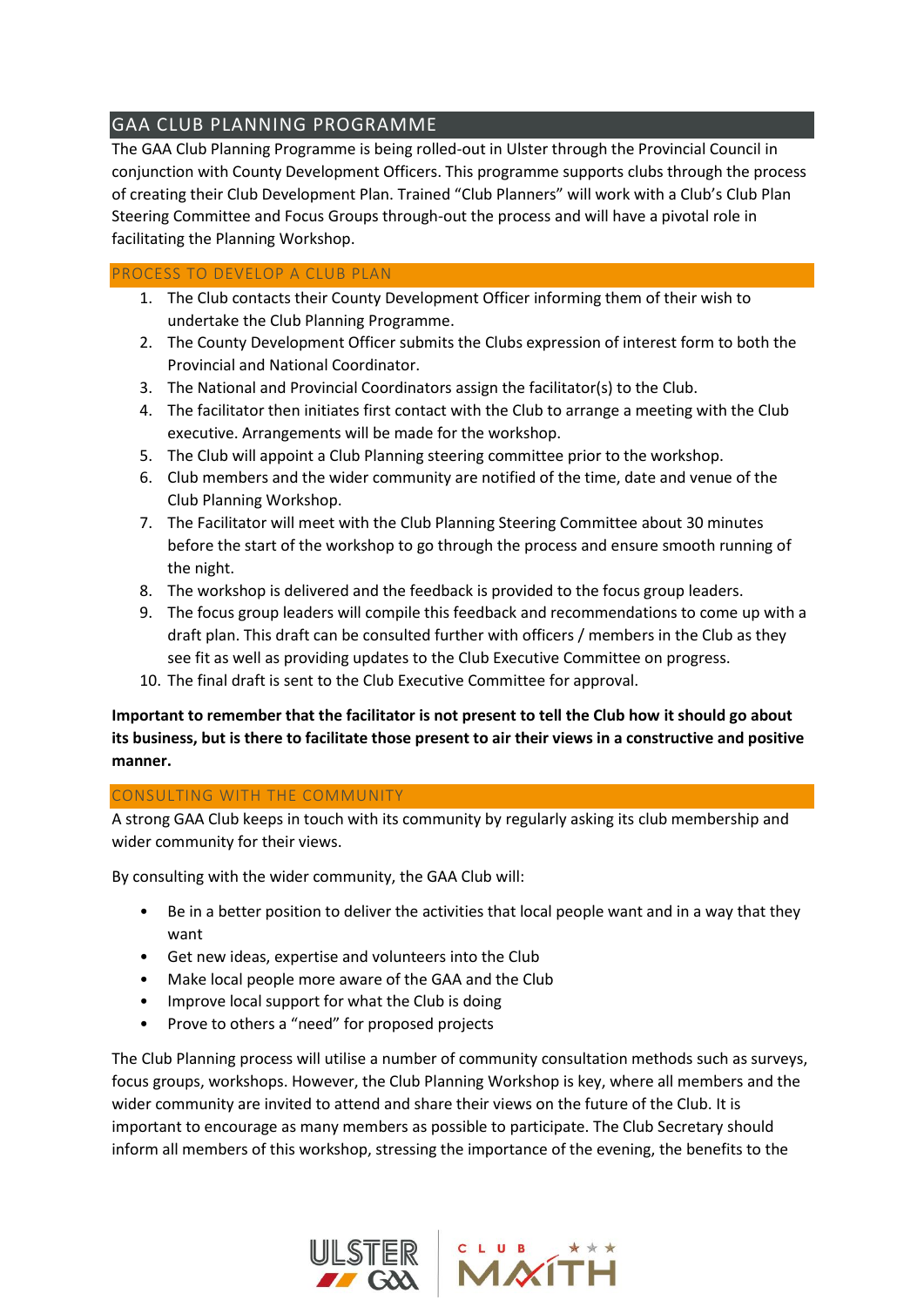Club and the advantages for the Club in developing a plan, while also informing the wider community of the same.

### WHO IS INVOLVED IN THE CLUB PLANNING PROCESS?

Ideally the Club Planning process should involve as many interested participants from the Club as possible. The greater the number of members involved, the greater the rewards and the greater the buy in from the wider members of the Club.

A Club must involve as many as possible from the following groups of people:

- **Players**
- Club Officers
- Mentors
- Committee members
- Parents
- **Supporters**
- Non-members

### CLUB PLAN STEERING COMMITTEE

This should consist of about eight to ten people, including some members of the Club Executive Committee. This committee should also include at least one adult player, one youth player, one parent and one mentor. It is important that at least two females' members are on 4 this group and that there is representation from the juvenile section of the Club. A larger group doesn't always mean that they will operate in a more efficient manner!

This committee plays a crucial part in taking the feedback from the Club Planning Workshop and other consultations and using their knowledge and experience to complete a draft plan.

# WHAT DOES A TYPICAL PLAN LOOK LIKE?

#### CHAIRPERSONS ADDRESS

Brief address thanking those involved etc. Outlining the purpose of the plan etc.

#### HISTORY OF THE CLUB

Background to the Club outlining key dates and milestones of importance to them.

#### MISSION, VISION, VALUES

State the mission, vision and values of the GAA.

#### BACKGROUND TO THE CLUB

Can include the following:

- Overview of where the Club has come from.
- What has changed in the Community and the impact on the Club
- Outline of the facilities the Club has in place
- Outline the number of qualified coaches, teams, players, officers, etc at all levels